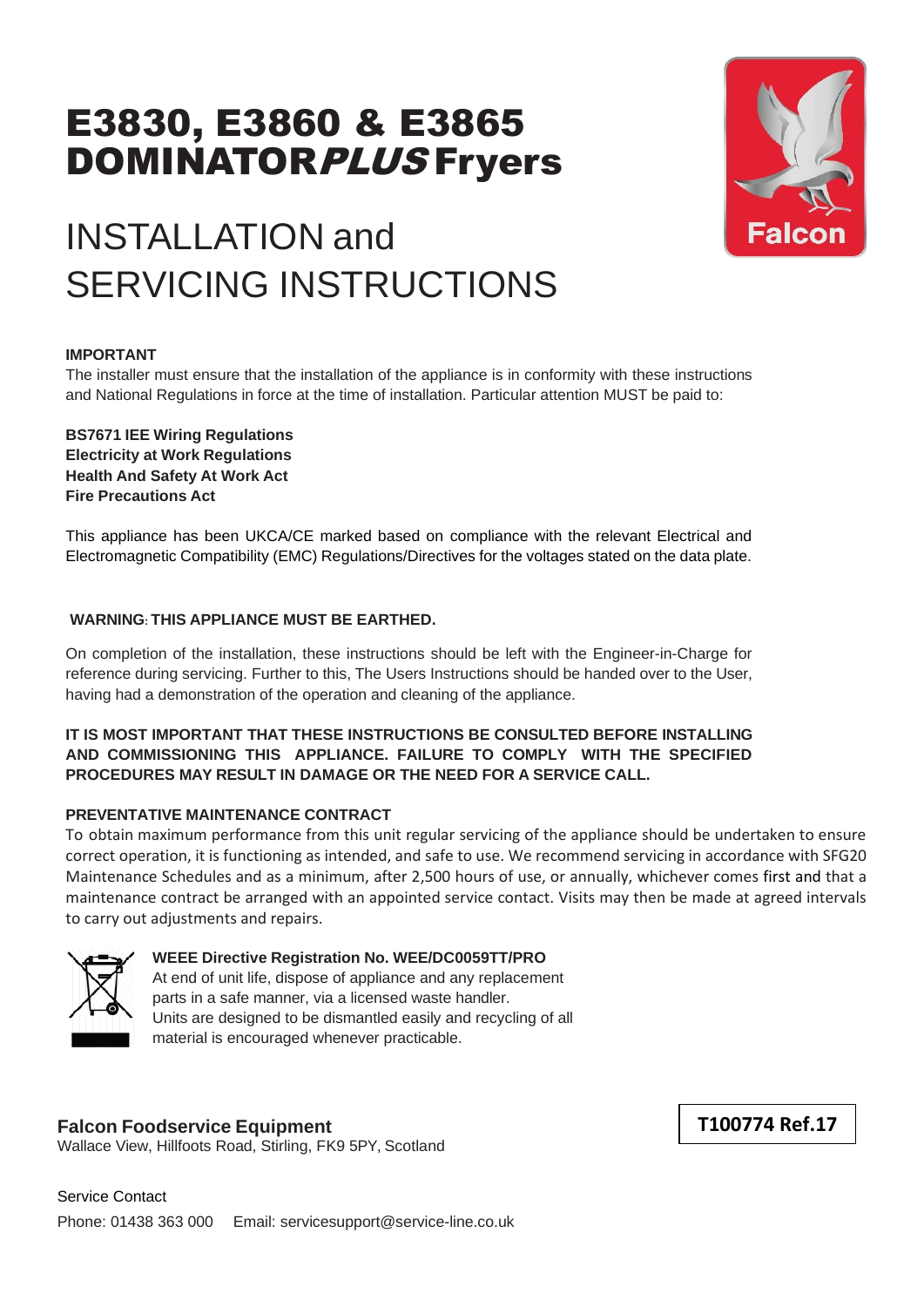# **IMPORTANT INFORMATION**

### **ELECTRICAL SAFETY AND ADVICE REGARDING SUPPLEMENTARY ELECTRICAL PROTECTION**

Commercial kitchens and foodservice areas are environments where electrical appliances may be located close to liquids, or operate in and around damp conditions or where restricted movement for installation and service is evident.

The installation and periodic inspection of the appliance should only be undertaken by a qualified, skilled and competent electrician; and connected to the correct power supply suitable for the load as stipulated by the appliance data label.

The electrical installation and connections should meet the necessary requirements to the local electrical wiring regulations and any electrical safety guidelines.

#### **We recommend: -**

- Supplementary electrical protection with the use of a type A residual current device (RCD)
- Fixed wiring appliances incorporate a locally situated switch disconnector to connect to, which is easily accessible for switching off and safe isolation purposes. The switch disconnector must meet the specification requirements of IEC 60947.

#### **Your attention is drawn to: - BS 7671:2018–Guidance Note 8 - 8.13 : Other locations of increased risk**

It is recognized that there may be locations of increased risk of electric shock other than those specifically addressed in Part 7 of BS 7671. Examples of such locations could include laundries where there are washing and drying machines in close proximity and water is present, and commercial kitchens with stainless steel units, where once again, water is present.

Where because of the perception of additional risks being likely, the installation designer decides that an installation or location warrants further protective measures, the options available include:

- Automatic Disconnection of Supply (ADS) by means of a residual current device having a residual operating current not exceeding 30mA;
- Supplementary protective equipotential bonding; and
- Reduction of maximum fault clearance time.

The provision of RCDs and supplementary bonding must be specified by the host organization's appointed installation designer or electrical contractor and installed by a suitably qualified and competent electrician so as to comply with Regulations 419.2 and 544.2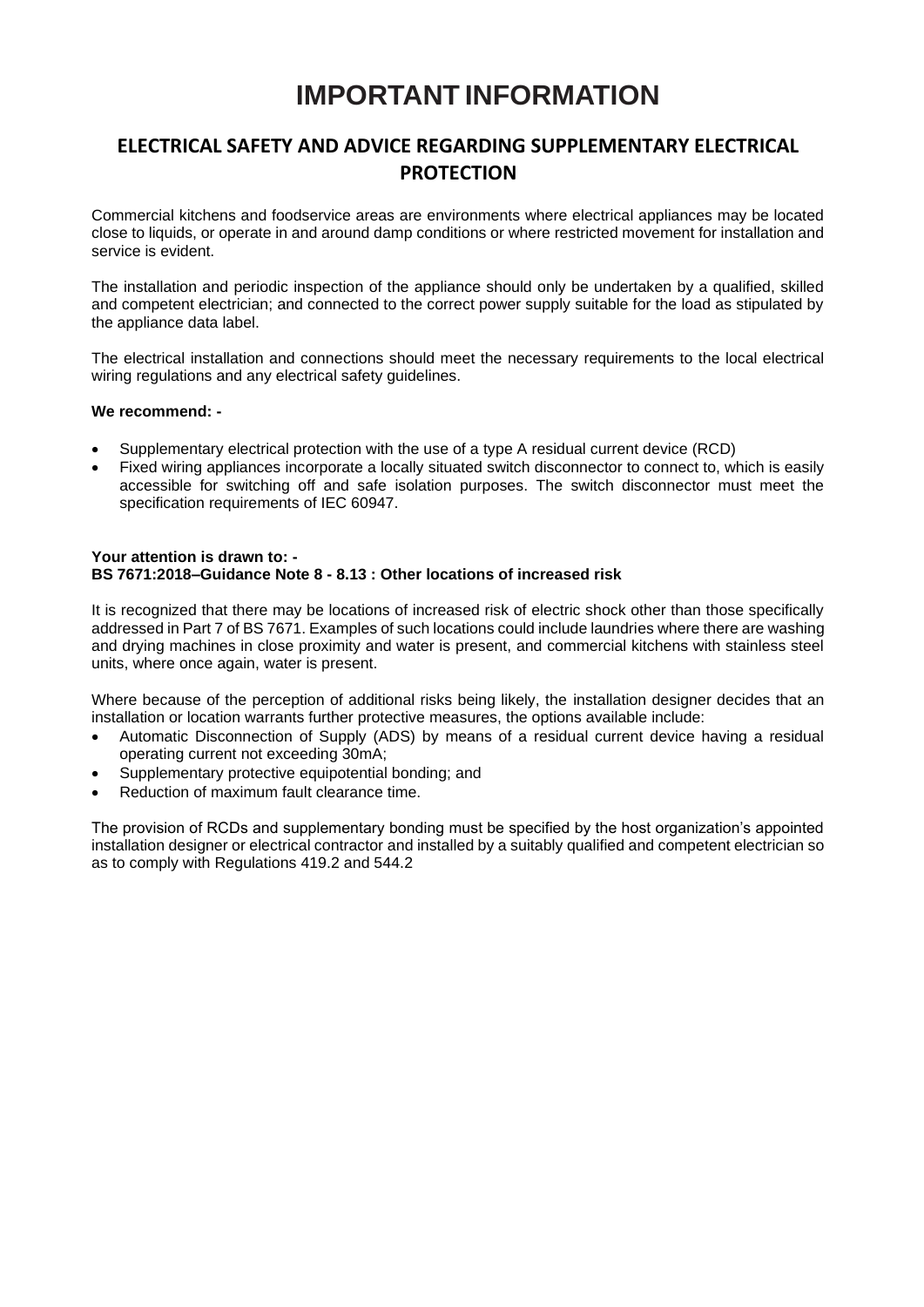# **Warranty Policy Shortlist**

Warranty does not cover :-

- Correcting faults caused by incorrect installation of a product.
- Where an engineer cannot gain access to a site or a product.
- Repeat commission visits.
- Replacement of any parts where damage has been caused by misuse.
- Engineer waiting time will be chargeable.
- Routine maintenance and cleaning.
- Gas conversions i.e. Natural to Propane gas.
- Descaling of water products and cleaning of water sensors where softeners/ conditioners are not fitted, or are fitted and not maintained.
- Blocked drains
- Independent steam generation systems.
- Gas, water and electrical supply external to unit.
- Light bulbs
- Re-installing vacuum in kettle jackets.
- Replacement of grill burner ceramics when damage has been clearly caused by misuse.
- Where an engineer finds no fault with a product that has been reported faulty.
- Re-setting or adjustment of thermostats when unit is operating to specification.
- Cleaning and unblocking of fryer filter systems due to customer misuse.
- Lubrication and adjustment of door catches.
- Cleaning and Maintenance
	- Cleaning of burner jets
	- Poor combustion caused by lack of cleaning.
	- Lubrication of moving parts
	- Lubrication of gas cocks
	- Cleaning/adjustment of pilots
	- Correction of gas pressure to appliance.
	- Renewing of electric cable ends.
	- Replacement of fuses
	- Corrosion caused by use of chemical cleaners.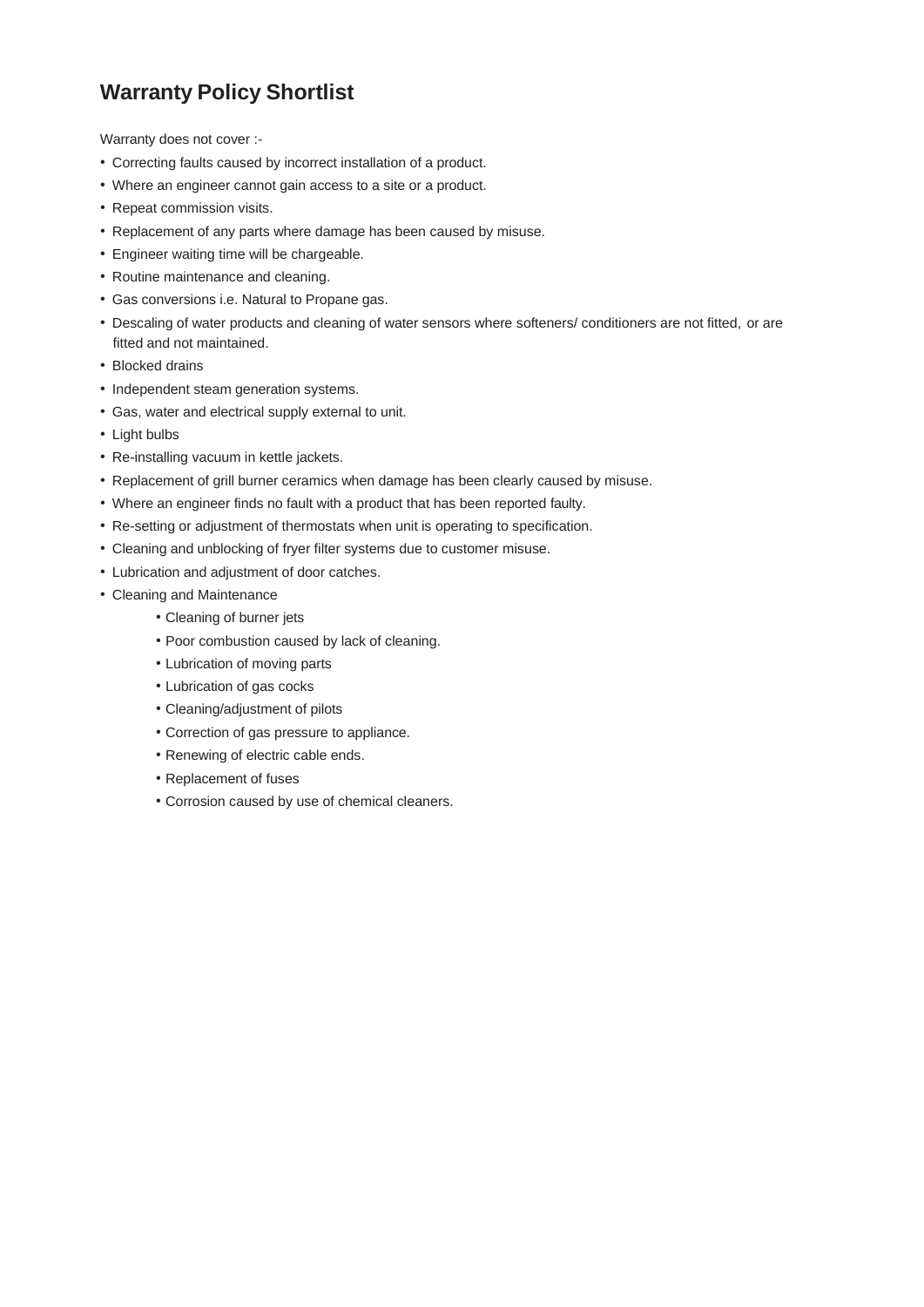# **SECTION 1 - INSTALLATION**



**UNLESS OTHERWISE STATED, PARTS WHICH HAVE BEEN PROTECTED BY THE MANUFACTURER ARE NOT TO BE ADJUSTED BY THE INSTALLER.**

#### **1.1 MODEL NUMBERS, NETT WEIGHTS and DIMENSIONS**

| Model       | Width | Depth | Height | Weight |
|-------------|-------|-------|--------|--------|
|             | (mm)  | (mm)  | (mm)   | (kq)   |
| E3830 Fryer | 300   | 770   | 890    | 45     |
| E3860 Frver | 600   | 770   | 890    | 73     |
| E3865 Fryer | 600   | 770   | 890    | 85     |

#### **1.2 SITING**

Before connecting appliance to electricity supply, it must be correctly positioned and levelled. Levelling is effected by turning the lower area of the adjustable legs. If desired, feet that allow floor-fixing may be specified at time of order.

#### **1.3 ELECTRICAL CONNECTION**

The unit is designed for use on AC supplies only and terminals are arranged for either 2 phase operation *(E3830 model)* or 3 phase *(E3860 & E3865 models)*.

Cable entry is located at appliance rear in the form of a cable gland.

A suitably rated isolating switch with contact separation of at least 3mm in all poles must be installed. All wiring must be executed in accordance with regulations listed on title page of this document.



# **Warning - This appliance must be earthed.**

#### **1.4 ELECTRICAL RATINGS**

The electrical rating is stated on appliance data plate.

| Model       | $\overline{1}$ 1 | L <sub>2</sub>         | L3     |
|-------------|------------------|------------------------|--------|
| E3830 Fryer | 21.7A            | 121.7A                 |        |
| E3860 Fryer |                  | 31.7A   15.85A   31.7A |        |
| E3865 Fryer | 21.7A            | 43.5A                  | 121.7A |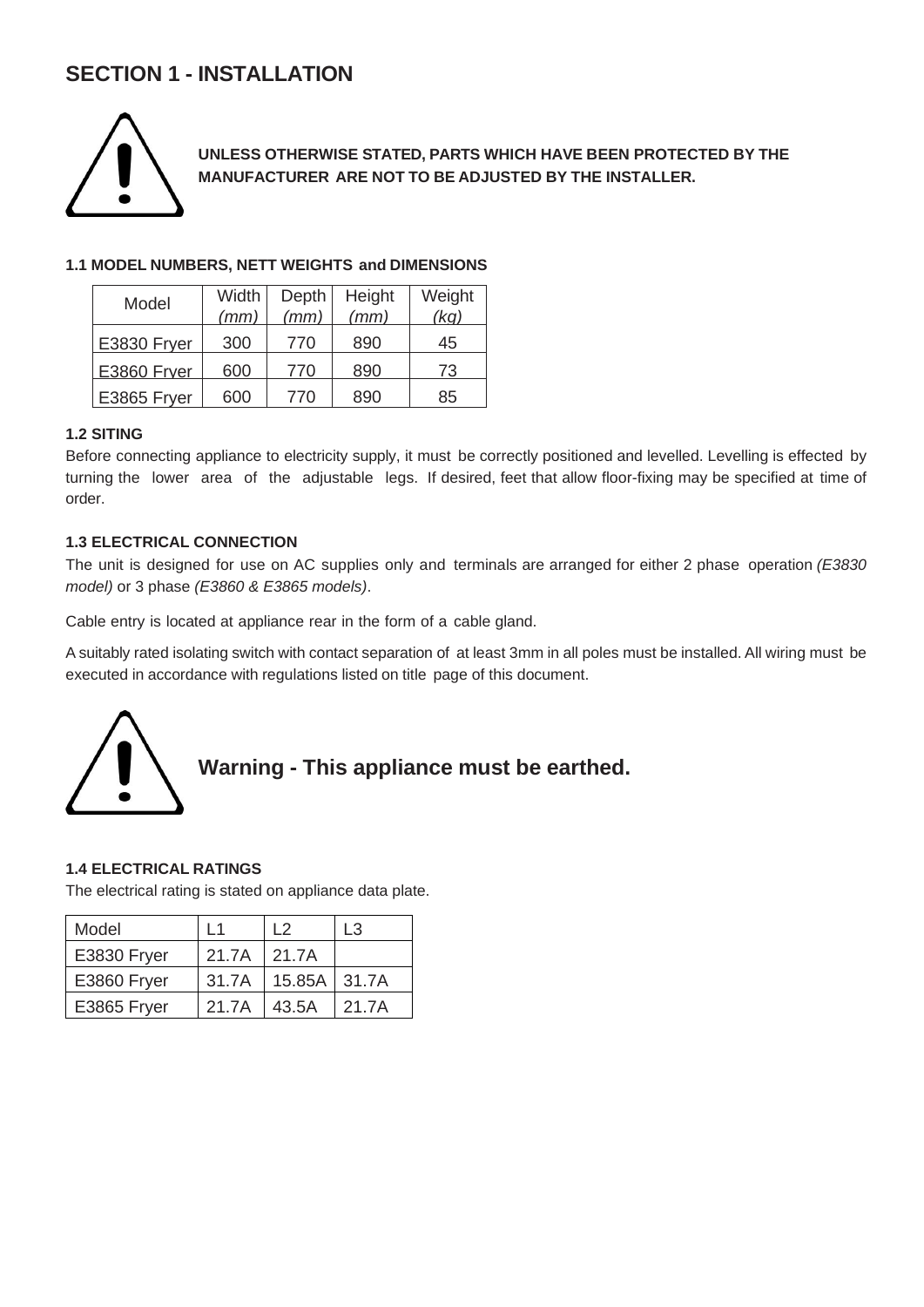# **SECTION 2 - ASSEMBLY and COMMISSIONING**

#### **2.1 ASSEMBLY**

The appliance is supplied complete and ready to be connected to the mains supply.

Position unit in desired location and level it. Turn lower section of each leg clockwise to raise corresponding corner height or anti-clockwise to lower it.

#### **Castors**

Undo grub screw and use a spanner to adjust the castor height. Turn clockwise to raise level and anti-clockwise to lower.

Secure grub screw when task is completed.



#### **2.2 CONNECTION TO THE ELECTRICAL SUPPLY**

To gain access to terminals, proceed as follows: -

Remove fixings at unit rear to remove cover and access electrical connections.

Undo cable gland.

Feed cable through cable gland into electrical box. Connect leads to respective terminals.

Tighten cable gland. Replace cover.

#### **2.3 COMMISSIONING**

Fill pan(s) w i t h oil to mark on element guard *(i.e. approximately 20 litres for E3830 model and 40 litres for E3860 & E3865 models*) and switch on at isolator switch. Open door and press on/off switch to ' O N' position. Turn thermostat to maximum setting and check that it operates at the correct temperature of 190°C.



**The importance of never switching on the elements unless they are covered by oil or water must be stressed. DO NOT USE SOLID FAT.**

#### **2.4 INSTRUCTION TO USER**

After installing and commissioning appliance, hand user instructions to user or purchaser.

Ensure that person*(s)* responsible is *(are)* made familiar with use and maintenance of unit.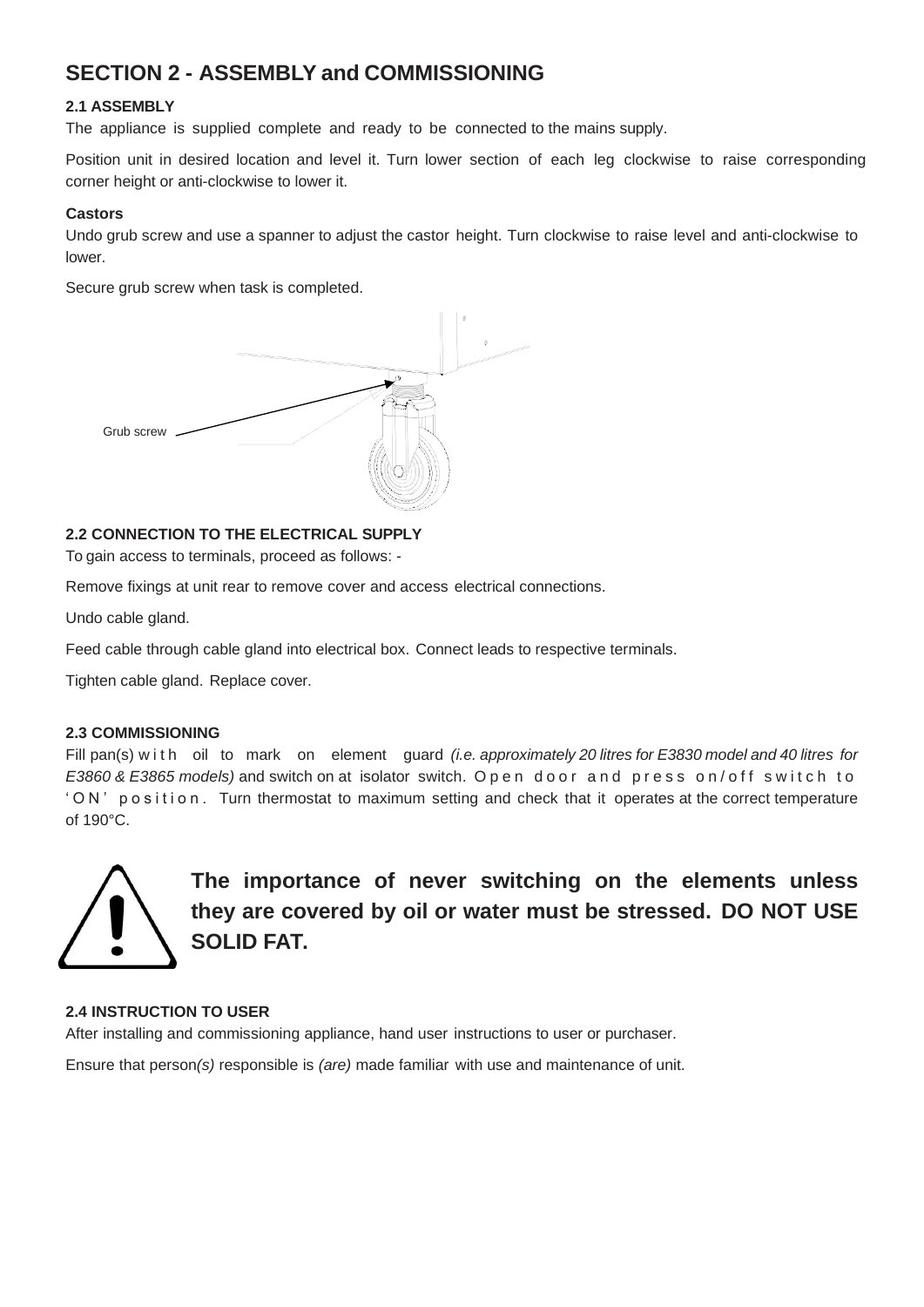## **SECTION 3 - SERVICING and MAINTENANCE**



**BEFORE ATTEMPTING ANY MAINTENANCE TASK, ISOLATE THE APPLIANCE AT THE MAIN SUPPLY. TAKE STEPS TO ENSURE THAT IT MAY NOT BE INADVERTENTLY SWITCHED ON.**

#### **MAINTENANCE CHECK**



Regular servicing of the appliance should be undertaken to ensure correct operation, it is functioning as intended, and safe to use. We recommend servicing after 2,500 hours of use, or annually, whichever comes first.

Any maintenance schedule should be carried out in accordance with SFG20 Maintenance Schedule. Should any issues with the integrity of the components be identified these should be replaced. If the appliance is not considered safe the unit should be removed from service and the responsible person advised why the unit is not safe to use and what remedial action is needed. Contents of the maintenance schedule should be agreed with the maintenance provider.

#### **3.1 ELECTRICAL CONTROL GEAR**

The mains terminals are located at rear of unit. The contactor(s) are contained within a box at the front.

To gain access, open door and remove cover panel behind.

The control thermostat(s) and neon lamps are mounted on the facia panel, which is secured by four fixings.

#### **3.2 NEON INDICATOR LAMPS**

These must be replaced by new lamps in event of failure.

To replace a faulty lamp, first remove facia panel and pull off push-on terminals. Remove lamp by undoing fixing nut at rear.

#### **3.3 THERMOSTATS**

The fryer has two thermostats.

The adjustable control thermostat is mounted upon control panel.

The safety thermostat is located within the element box. It has a fixed setting and manual re-set button at rear of element box. In the event of control thermostat failure and resultant overheating of frying medium, safety thermostat will trip supply to elements before oil temperature becomes dangerous.

To restore circuit having rectified the fault, it is necessary to press the re-set button. This is situated within the turret which projects through element box rear. The oil must be allowed to cool to enable safety thermostat to be re-set.

A defective safety or control thermostat cannot be repaired and must be replaced. The capillary tubes pass through pan wall and are sealed with small glands which must not be overtightened. The phial must be fixed in position within pan before tightening gland. The phial tip should protrude from protective tube by 33mm. Thermostat capillary tube must be covered with sleeve insulation. Safety stat phial should be located centrally within element clip.

#### **3.4 CONTACTOR**

This should require little or no maintenance under normal circumstances. After long service, the contacts may become pitted and at that point, new contacts should be fitted.

#### **3.5 ELEMENTS**

These are individually replaceable. Access to terminals and fixing nuts is gained upon removing element box cover. When fitting a new element, ensure that sealing gasket is fitted and tighten fixing nut firmly, preferably with the aid of a tubular box spanner or socket.

When re-fitting element box cover, check condition of oil resistant gasket. Do not use excessive force when securing cover as this may deform it and allow oil to enter box.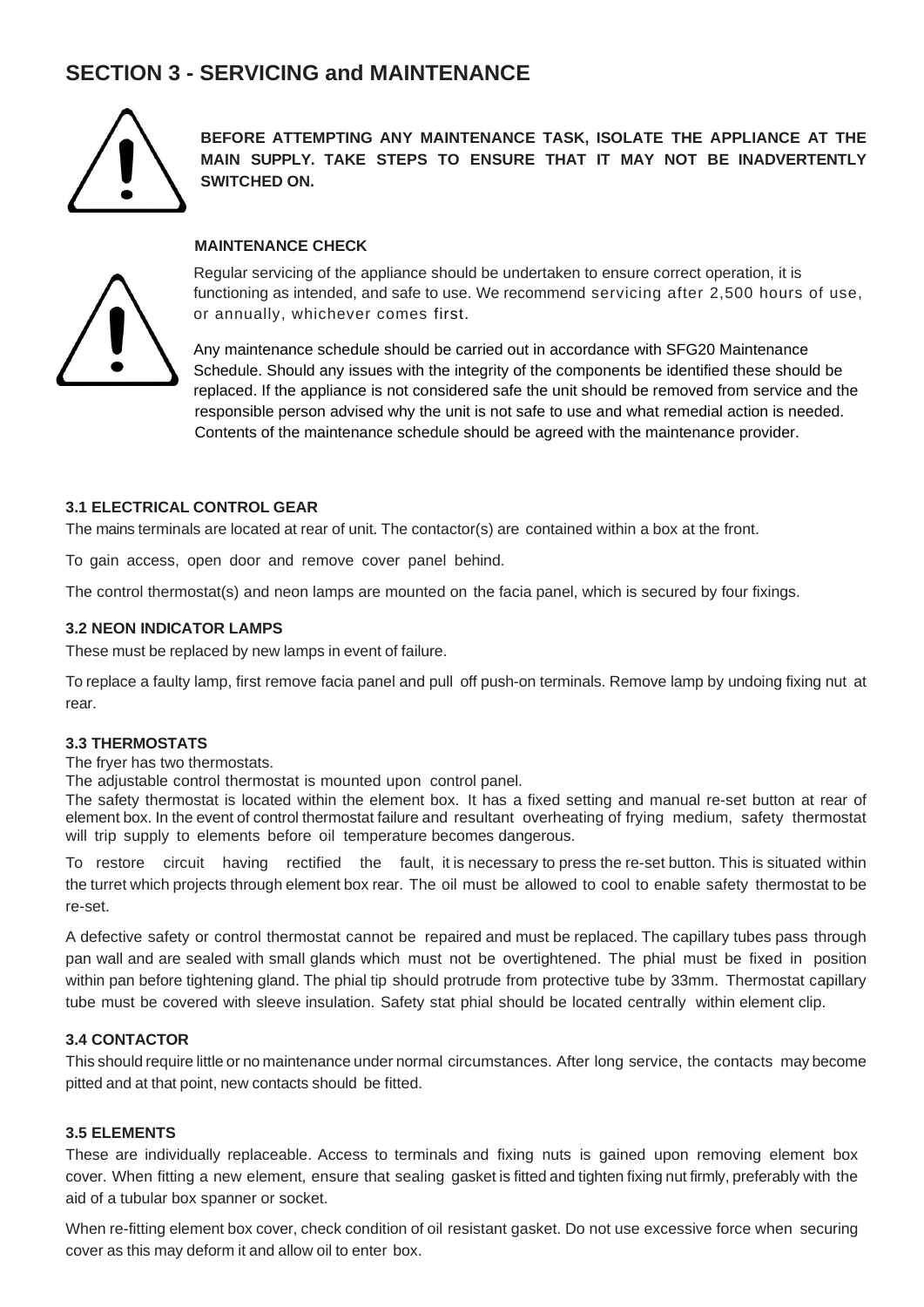#### **3.6 CLEANLINESS**

To maintain maximum performance, the pan must be kept clean. Periodically, oil must be drained off and the pan should be filled with water and detergent. Boil up contents and drain whilst still hot before flushing out with clean water. Thoroughly dry pan and all fittings before re-filling with oil. The elements can be lifted and hinged backward to gain full access to all surfaces of pan and elements.

#### **3.7 TILT SWITCH**

Located in element terminal box, this component should require no maintenance.

## **SECTION 4 - SPARES**

When ordering spares, quote the unit type and serial number. This information will be found on data plate located on cover panel behind door.

An identity label is also provided on front frame.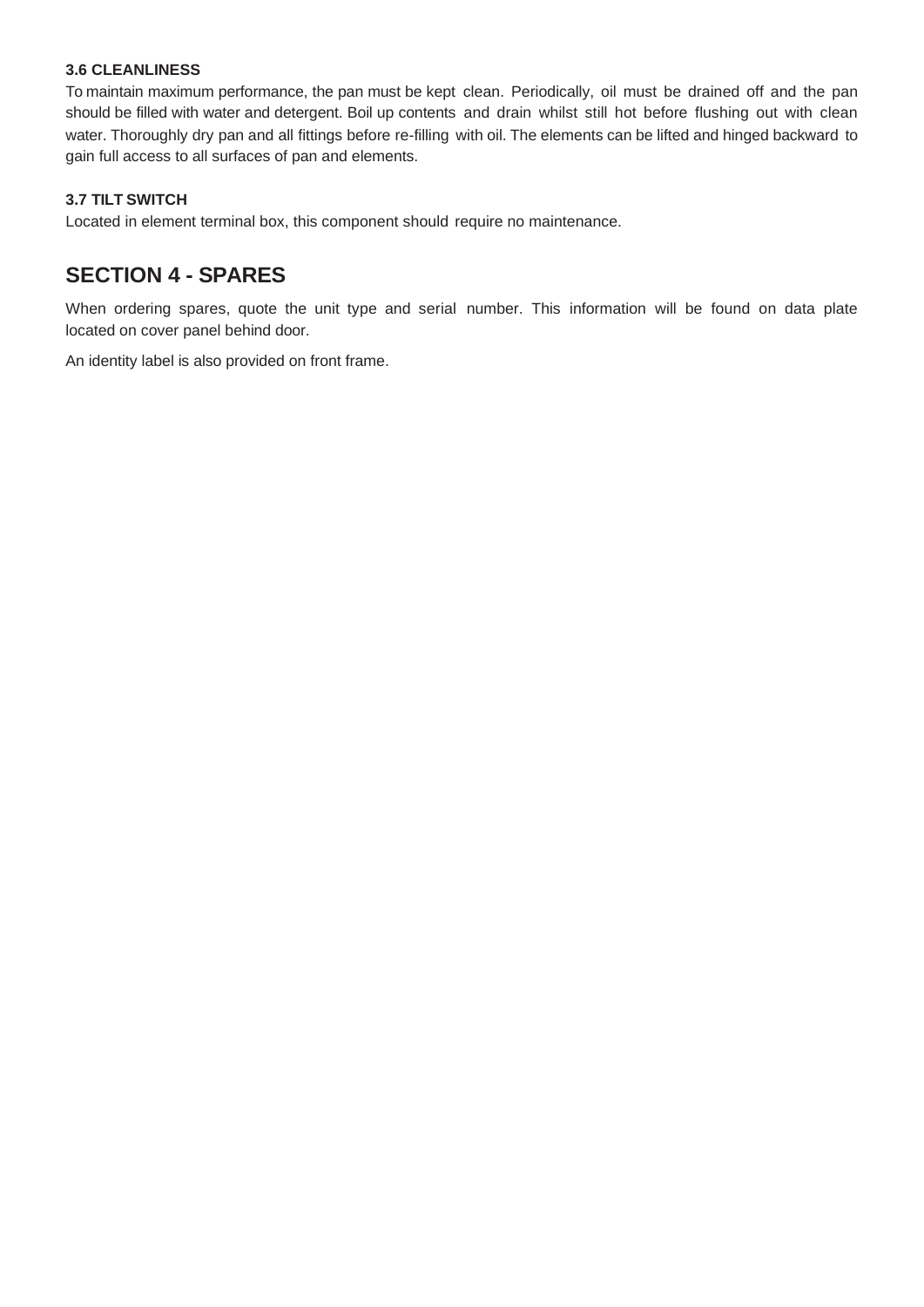#### **E3830 WIRING DIAGRAM**

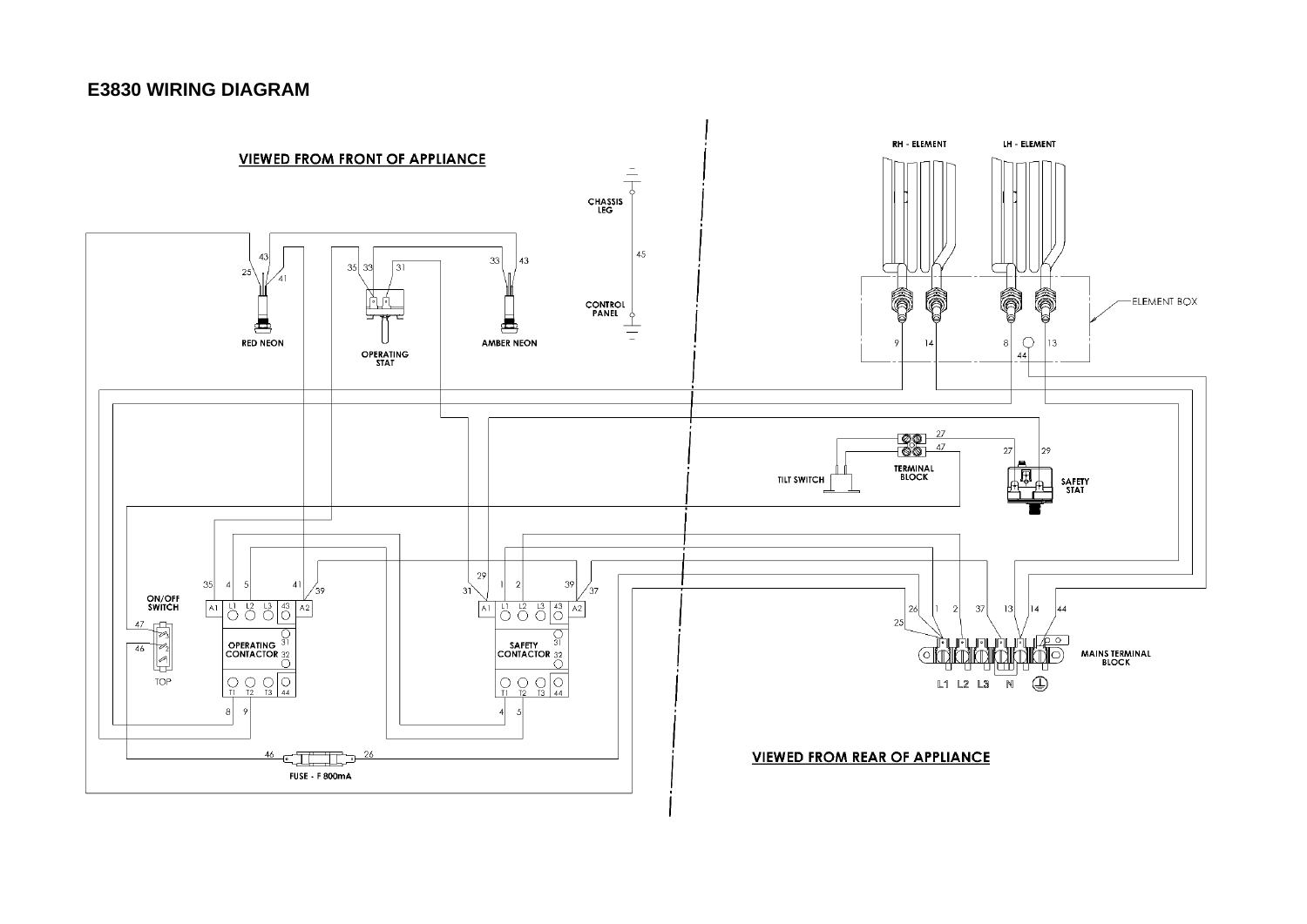#### **E3830 CIRCUIT DIAGRAM**

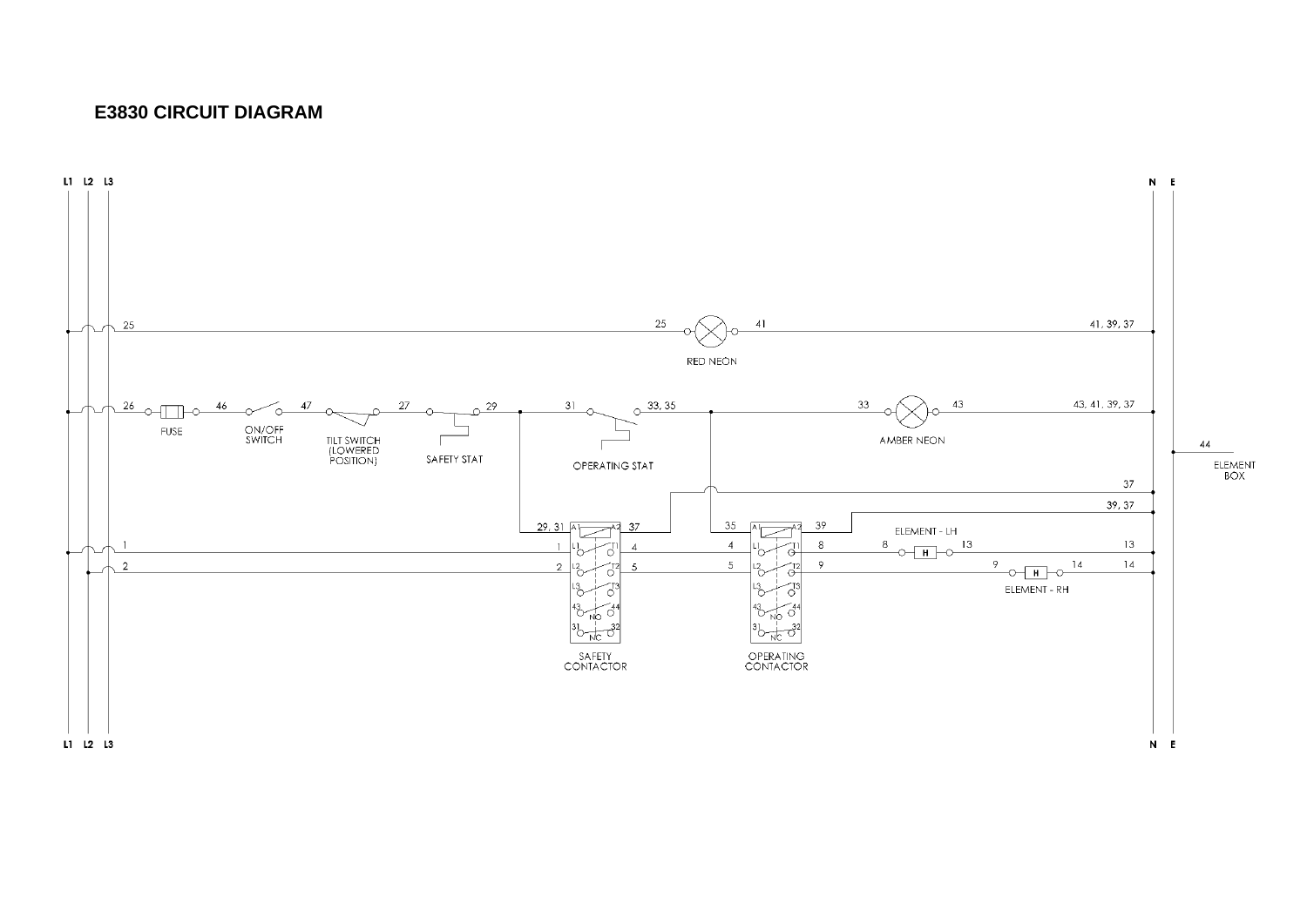#### **E3860 WIRING DIAGRAM**

![](_page_9_Figure_1.jpeg)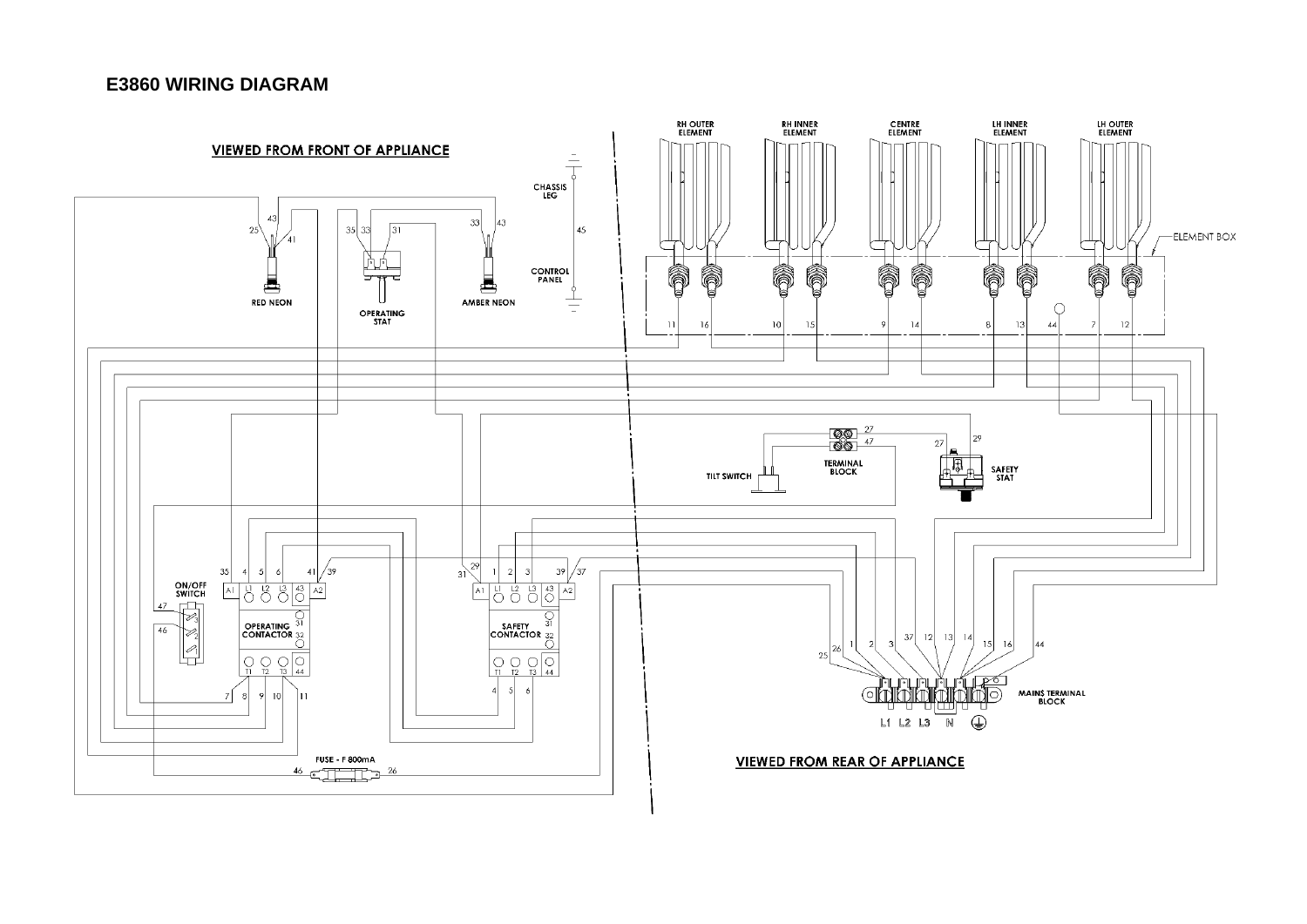#### **E3860 CIRCUIT DIAGRAM**

![](_page_10_Figure_1.jpeg)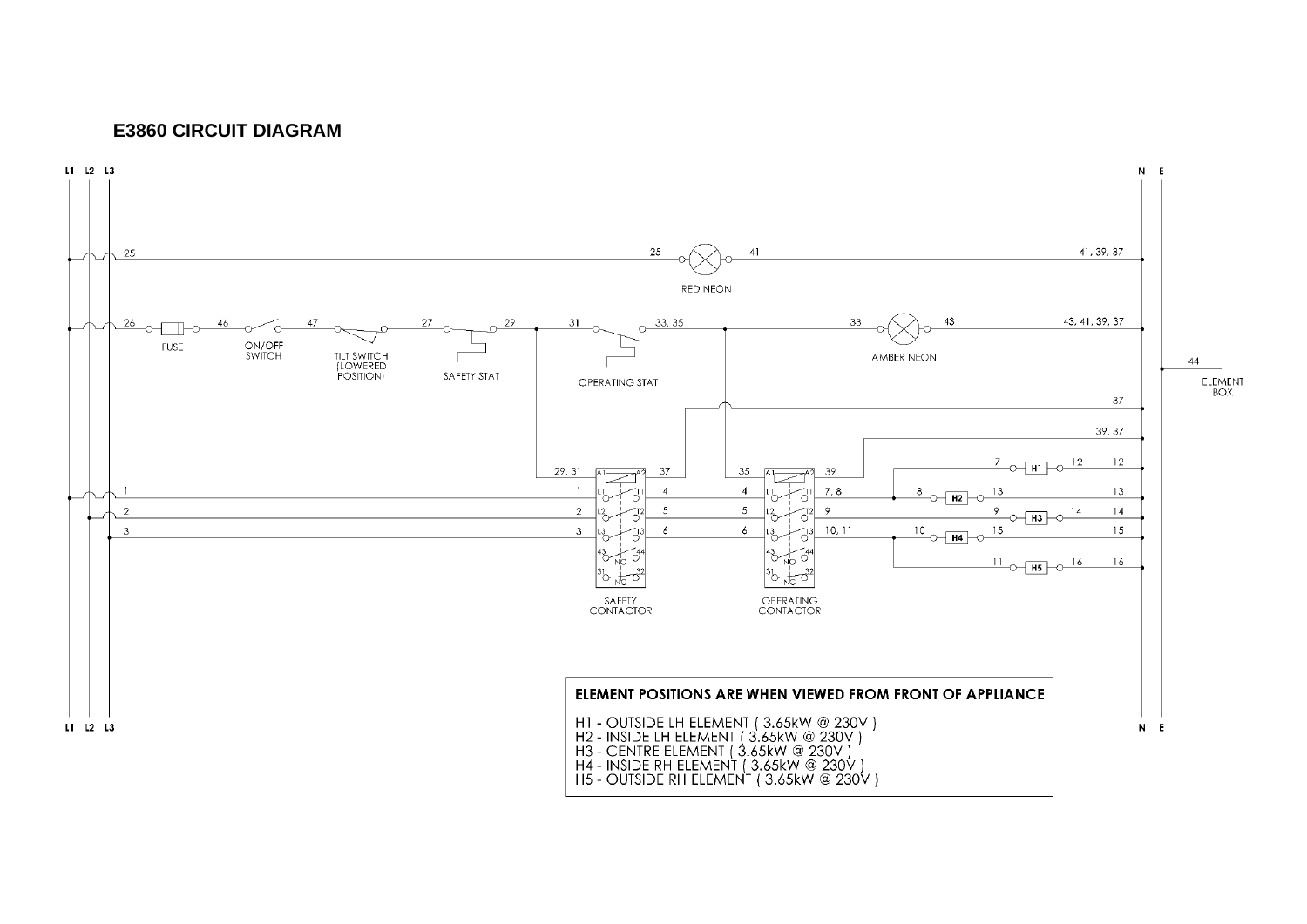#### **E3865 WIRING DIAGRAM**

![](_page_11_Figure_1.jpeg)